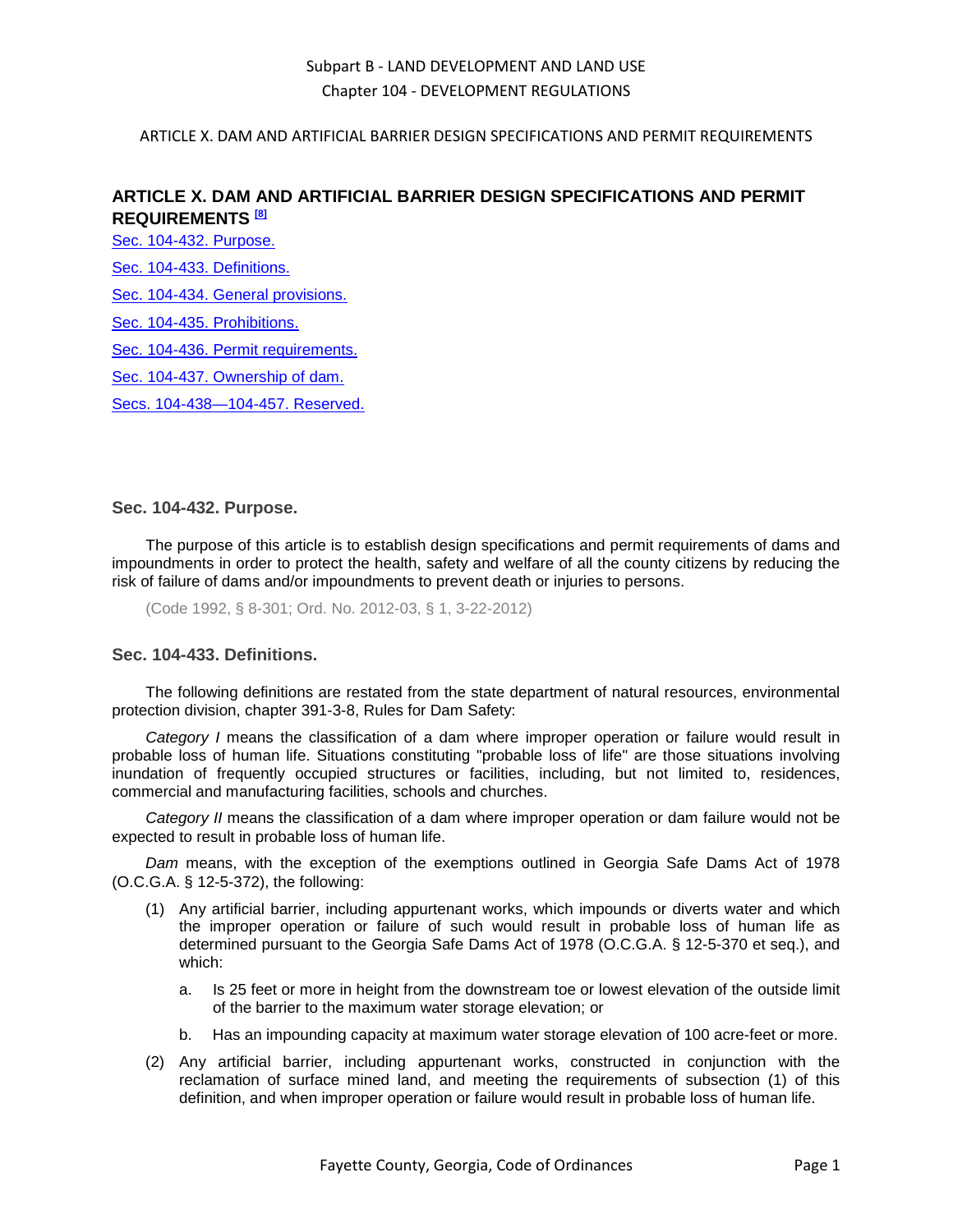#### ARTICLE X. DAM AND ARTIFICIAL BARRIER DESIGN SPECIFICATIONS AND PERMIT REQUIREMENTS

*Embankment* means a wall or bank built to impound water.

*Impoundment* means the water or liquid substance that is or will be stored by a dam, commonly referred to as the reservoir.

(Code 1992, § 8-302; Ord. No. 2012-03, § 1, 3-22-2012)

### <span id="page-1-0"></span>**Sec. 104-434. General provisions.**

- (a) *Applicability.* This article shall be applicable to any person, corporation or other entity proposing to construct a dam or impoundment in unincorporated thee county unless the embankment does not exceed six feet in height regardless of storage capacity, or that has a storage capacity at maximum water storage elevation not in excess of 15-acre-feet regardless of height.
- (b) *Designation of article administrator.* The county stormwater management department shall administer this article.
- (c) *Georgia Safe Dams Act of 1978 (O.C.G.A. § 12-5-370 et seq.).* Any person, corporation or other entity proposing to construct a dam or impoundment in the county unless the embankment does not exceed six feet in height regardless of storage capacity, or that has a storage capacity at maximum water storage elevation not in excess of 15-acre-feet regardless of height; must first comply with the state department of natural resources environmental protection division Rules for Dam Safety, chapter 391-3-8. These rules are made part of this article by reference. Additional requirements listed in section 104-435 shall apply to any dams or impoundments proposed for construction that are listed in chapter 391-3-8.04 of the Rules for Dam Safety.
- (d) *Compatibility with other regulations.* This article is not intended to modify or repeal any other ordinance, rule, regulation, statute, easement, covenant, deed restriction or other provision of law. The requirements of this article are in addition to the requirements of any other ordinance, rule, regulation or other provision of law, and where any provision of this article imposes restrictions different from those imposed by any other article, rule, regulation or other provision of law, whichever provision is more restrictive or impose higher protective standards for human health or the environmental shall control. No local government action under this article relieves the land owner from federal and/or state permitting requirements.

(Code 1992, § 8-303; Ord. No. 2012-03, § 1, 3-22-2012)

#### <span id="page-1-1"></span>**Sec. 104-435. Prohibitions.**

- (a) No dam or impoundment shall be constructed that could wash out, by failure of the proposed dam or impoundment, an existing public road or downstream private driveway as determined by the stormwater management department, and thereby restrict emergency vehicles from gaining access to occupied structures.
- (b) No public roadway, right-of-way, and/or utilities except stormwater shall be located on any dam or impoundment.

(Code 1992, § 8-304; Ord. No. 2012-03, § 1, 3-22-2012)

### <span id="page-1-2"></span>**Sec. 104-436. Permit requirements.**

(a) Any dam proposed for construction in unincorporated the county must be approved by the state safe dams office under the requirements of the rules for safe dam prior to application for a construction permit.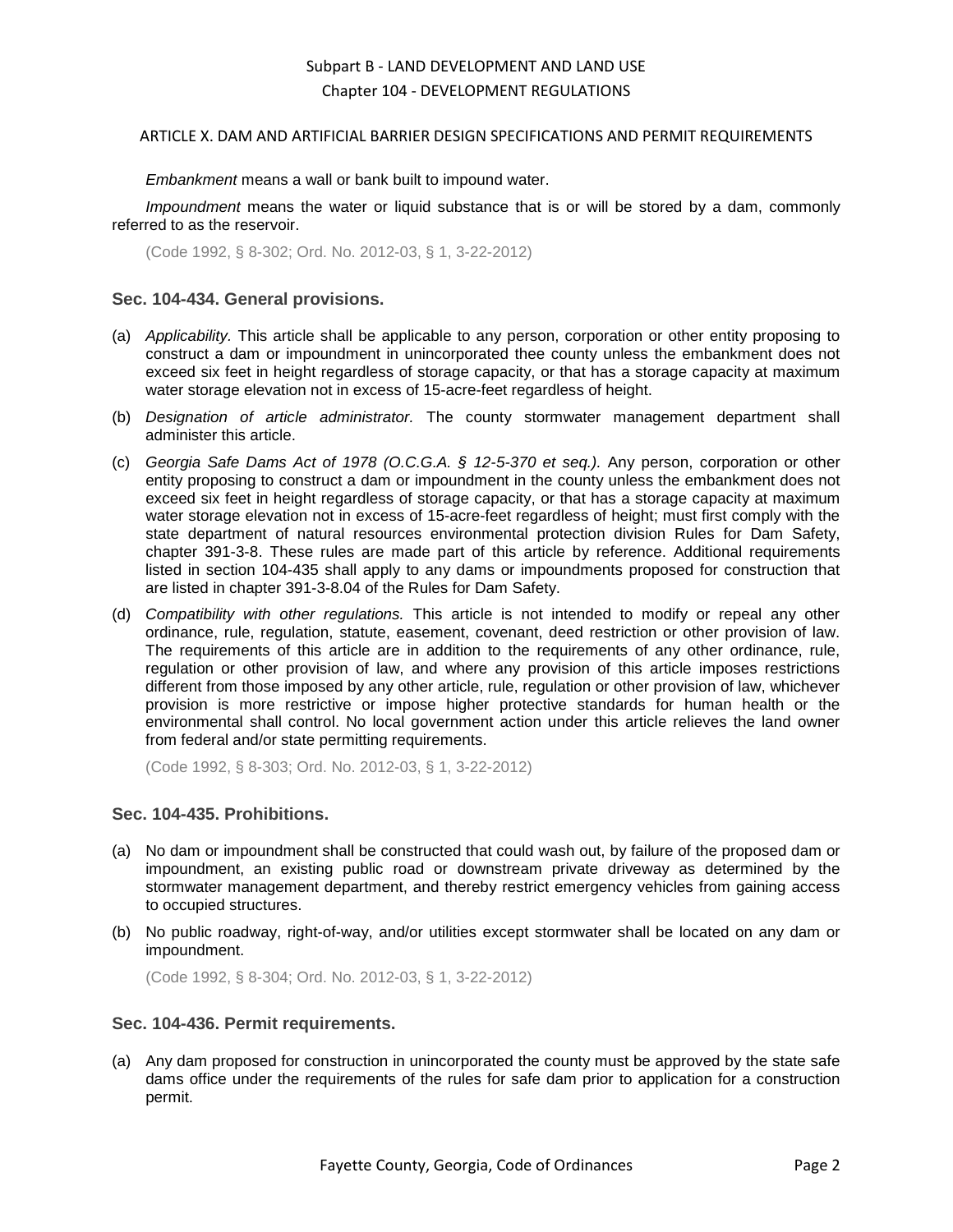#### ARTICLE X. DAM AND ARTIFICIAL BARRIER DESIGN SPECIFICATIONS AND PERMIT REQUIREMENTS

- (b) Any dam or impoundment proposed for construction in unincorporated the county must have received all applicable federal and state environmental permits and must be compliant with all state and federal environmental regulations prior to application for a construction permit.
- (c) All dam design documentation submitted to the state safe dams program shall also be submitted to the county stormwater management department for review.
- (d) Minimum design requirements.
	- (1) Any dam, as defined in the Safe Dams Act of 1978 (O.C.G.A. § 12-5-370 et seq.), proposed for construction in the unincorporated county shall meet all category I design and maintenance requirements as required by the Georgia Safe Dams Act of 1978 regardless of the state safe dams program classification.
	- (2) Any dam or impoundment constructed to serve as access to a private residence shall have a top width of a minimum of 20 feet unobstructed width of access with an all-weather driving surface capable of supporting the imposed loads of fire apparatus and having a minimum vertical clearance of 13 feet six inches (reference SFPC 602.6). Nothing contained in these requirements shall be constructed to relieve the design engineer from his responsibility to provide a design that is accurate, adequate, and acceptable according to generally accepted engineering practices.
	- (3) Any dam or impoundment constructed shall meet all requirements for land disturbance as referenced in article IX of this chapter, the county soil erosion, sedimentation and pollution control ordinance.
- (e) Submission of documents. The design documents submitted to the stormwater management department for review shall include:
	- (1) Topographic drawings of the pond or lake site at a minimum scale of one inch equals 100 feet with two-foot contour intervals;
	- (2) Plan, cross section and longitudinal drawings of the proposed dam showing the core, drains, cut-off trenches, spillways and the elevations of the one-, five-, ten-, 25-, 50-, and 100-year storm elevations;
	- (3) Hydrologic and hydraulic design calculations including those required by the safe dams program for Category I and II dams;
	- (4) Specifications for construction;
	- (5) Detail drawings for appurtenances including principal and emergency spillways;
	- (6) A dam-break analysis as required by the state safe dams program determining the extent and height of the flood wave including the location of any downstream structures and property and the impact of failure on such property and structures;
	- (7) As-built drawings of the dam, sealed by the design engineer, shall be submitted to the stormwater management department prior to recording the final plat for the subdivision, if applicable. Certification of construction to specified compaction requirements shall also be provided, if applicable;
	- (8) Access easement from the nearest street, that may or may not be a part of the development, for maintenance and emergency access purposes; and
	- (9) Maintenance plan for the structure that shall describe the maintenance and the parties responsible for maintenance as required by the Georgia Safe Dams Program for Category I.
- (f) Emergency action plan. Provide an emergency action plan based on the dam-break analysis. The plan shall include, but is not limited to, a 24-hour emergency point-of-contact; procedures to follow